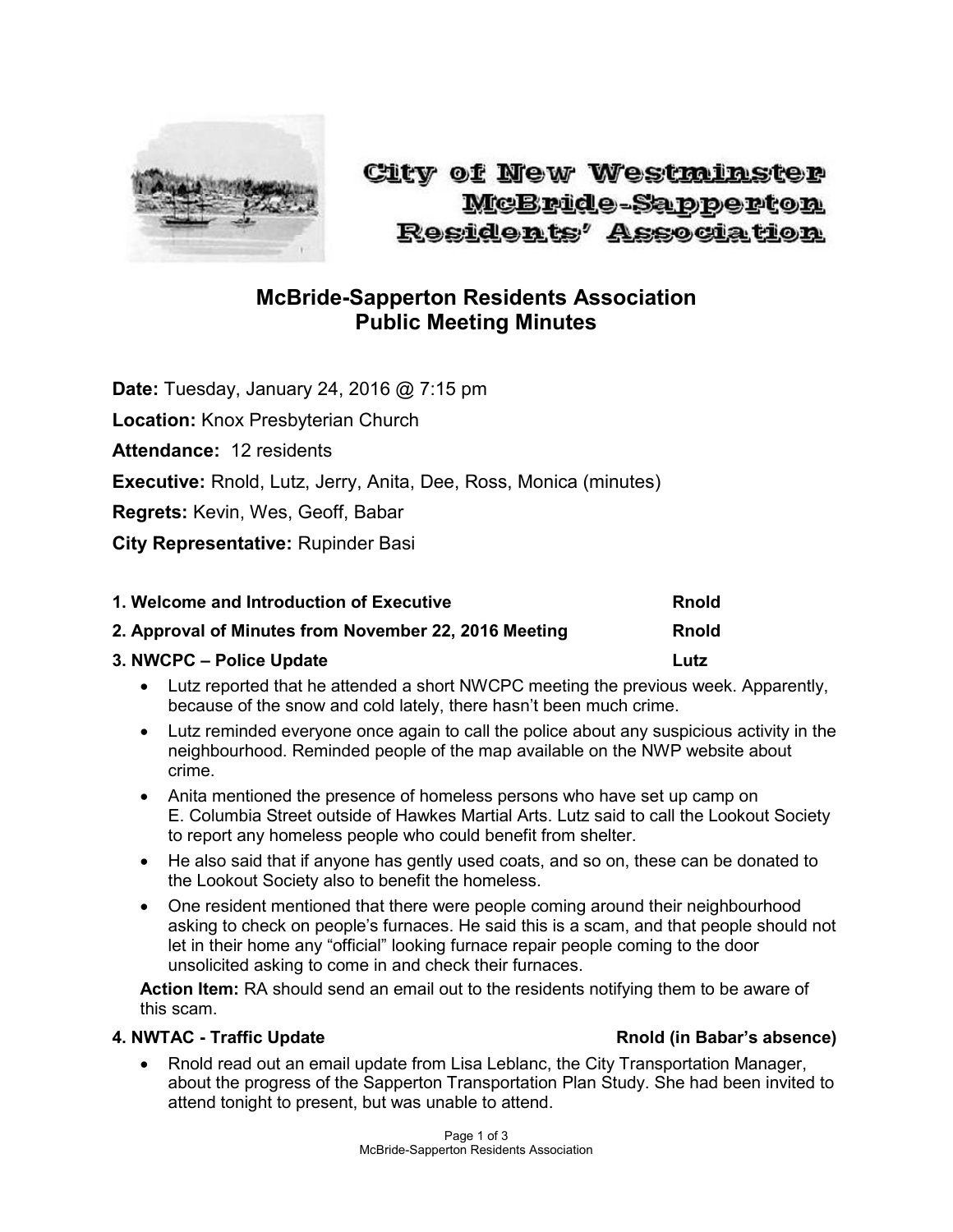- The key part of the email that Rnold wanted to share with everyone was that the City wants to set up a Sapperton Transportation Study Focus Group. This group would meet four times between now and April to represent the RA's interests as the City works on transportation management ideas for our area.
- Rnold asked who would be interested in being part of this group. Those interested are: Wilf, Colm Morgan, and Monica. Rnold will forward these names to Lisa Leblanc.

### **5. Old Business Rupinder**

#### **A. OCP Update**

- City Staff is aiming to take the draft OCP Plan and Revised land use map to Council on January 30, 2017.
- If Council approves this draft, staff would then undertake another round of public consultation towards the end of February. Details will be made available after the Jan. 30 Council meeting. Residents are welcome to attend the Jan. 30 meeting in person, or review the draft OCP documents online.
- Some people asked questions about laneway housing, which Rupinder addressed.

### **B. 145 – 201 E. Columbia Street (Wesgroup's proposed building)**

- The last meeting with Council on this issue was Oct. 17, 2016, but since then, there have been no updates as Wesgroup is focussing on other projects.
- When they are ready, they will come back to the RA for further consultation.

### **C. General questions to Rupinder.**

- A question was asked about the status of the Arenex given its recent collapse.
- Rupinder was not sure. He will ask Parks and Rec and get back to us.
- Another question was asked regarding the status of the Sapperton Park redevelopment. Residents were curious about the estimated date of completion. Rupinder was not sure, so he will check with Parks and Rec and get back to us.
- A third question was asked regarding damaged asphalt due to the snowplow work on the laneway near Blair/Buchanan and E. 8<sup>th</sup>. Rupinder and others reminded residents of the ClickFix App that the City created with which residents can report areas of the city that need fixing/maintenance.

#### **6. Brunette Interchange – Update/Discussion Rnold**

- Rnold shared information about the Joint Task Force created by New Westminster and Coquitlam in regards to this project. The Task Force hopes to gather information and present its findings to MOTI by the end of February.
- MOTI responded to our RA letter with thanks and a promise to provide a "more fulsome response" in the New Year. However, we haven't received anything yet. The Executive feels that we likely won't see much progress on this before the election.
- Question from Rnold: How do we make this an election issue? How do we elevate this to a level where others will care and politicians will listen?
- Concerns expressed by Rnold:
	- Consultation process MOTI asks for feedback, but it can come from anywhere (as such is hard to authenticate)